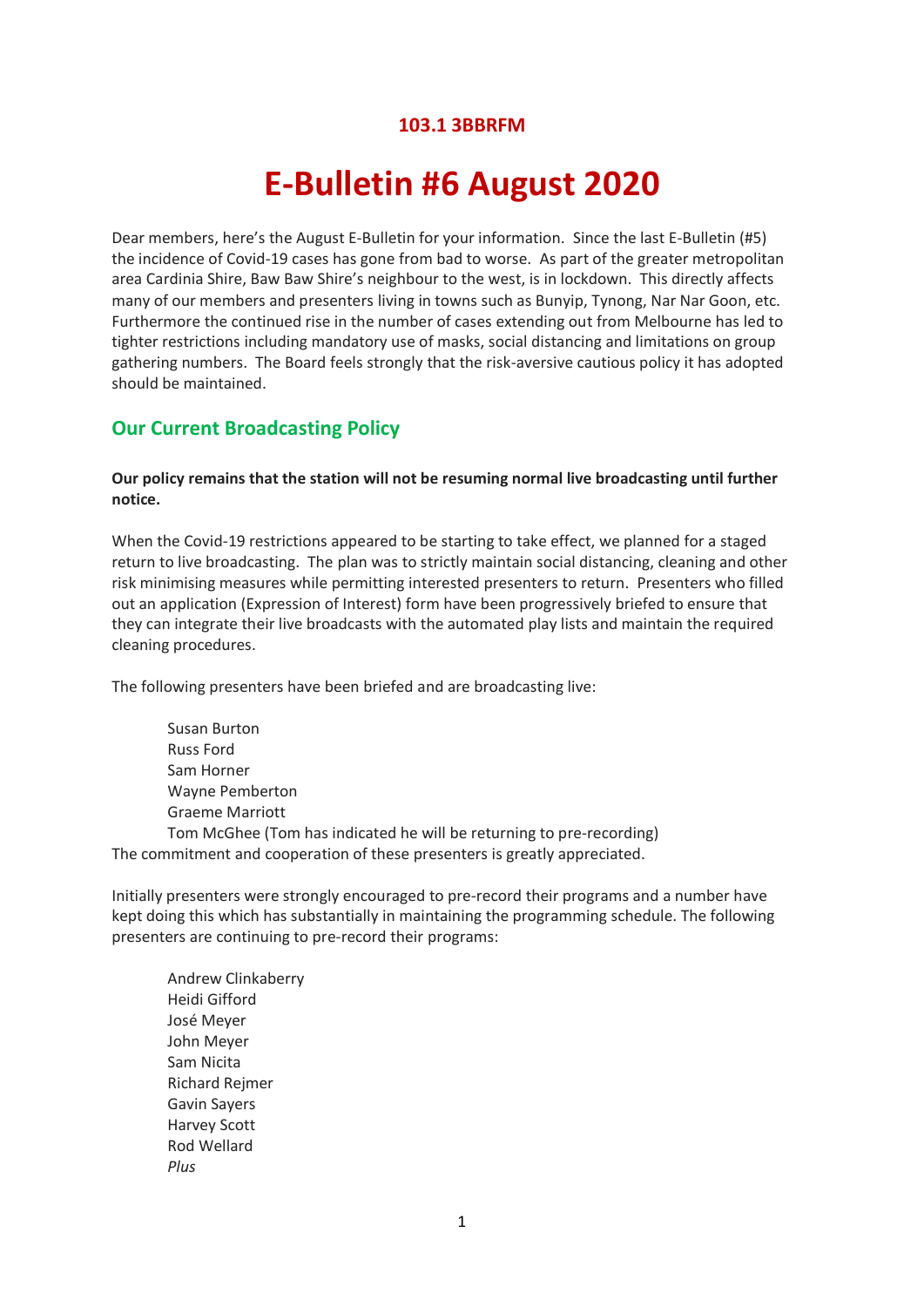Members of the Gippsland Regional News Team Trisha Haidar Mike Hennessy Ian Hill Kaye Knight Tilly Leunig Ken Milsom Paul Strickland Alan Woollard

Their on-going commitment and cooperation is also much appreciated.

Other presenters have taken a cautious approach and exercised their right to not broadcast under the current circumstances. The station fully understands and supports these presenters and appreciates their on-going commitment to the station in getting through this difficult period.

# This is Wilson. He is now working from home **U**



As from Wednesday 5<sup>th</sup> August the Victorian Government has declared the state to be a Disaster area an even stricter restrictions have been announced to control the spread of the virus. The Board held a meeting on the 5<sup>th</sup> to review its broadcast policy in the light of the maintenance of Stage 3 restrictions for Baw Baw Shire and the general continuation of high rates of infection. Again, we've noted directions and advice from government authorities and the CBAA.

Our decision is to maintain our current policy of a) encouraging presenters to continue prerecording their programs, b) limit the present roster of live to air broadcasting to those presenters who agreed to the conditions stated in their Expression of Interest, c) continue using Community Radio Network resources to ensure program continuity, d) fully meeting our obligations to sponsors and community service announcements and news bulletins.

The Board has added some additional refinements to the policy which are included in the following list:

### *Important Broadcast Policy Points*

- 1. People from inside the lockdown area should not attend the station at any time.
- 2. If at any stage a live presenter feels uncomfortable about their choice, they are more than welcome to change it, and should not feel bad about doing so.
- 3. We may have to amend our current plan if government directives/restrictions become stricter.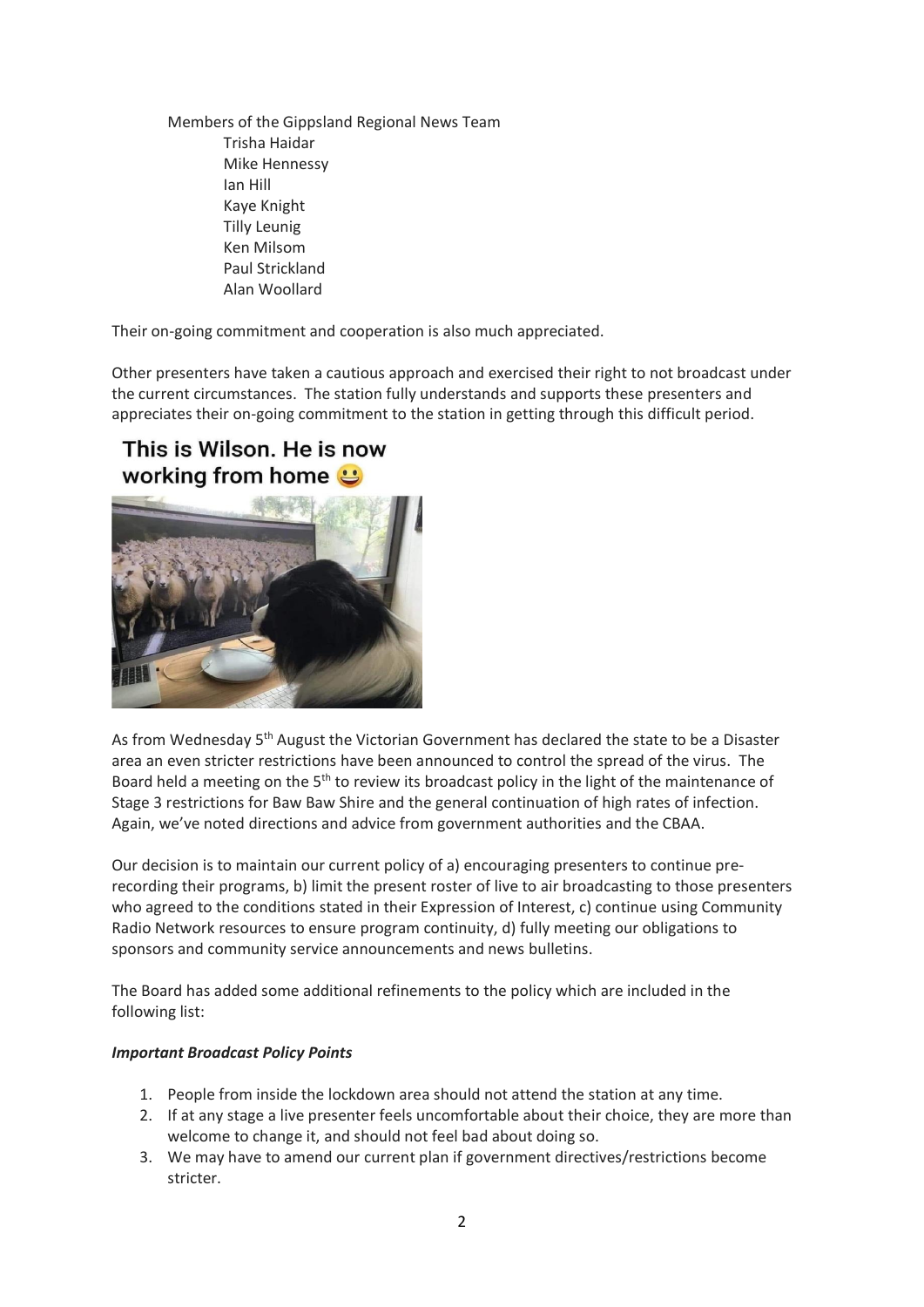- 4. The programming schedule will provide for a minimum of 2 hourly breaks between live presenters to ensure that adequate time is available for thorough cleaning and disinfecting of all areas and surfaces and personal hygiene requirements
- 5. Station hygiene and cleaning procedures are absolutely critical one slip up is all that it needs and our goose is cooked
- 6. The Board is investigating a proposal to install security cameras
- 7. The briefing of presenters, other than those who have submitted an Expression of Interest for a return to live broadcasting is suspended until further notice

A comprehensive **Covid-19 Policy Statement and Safety Plan** has been prepared and will be circulated to presenters and placed on the 3BBRFM website. Please look out for it and take note of it for all our sakes.

# **Programming Matters**

Compliments of Andrew Clinkaberry:

We are running programs that are being produced / presented by the Victorian Seniors Festival as part of a "Radio Reimagined" series. These have been scheduled after 6pm on week days with some of them being re-run on the weekend. The Festival is willing to sponsor the station (\$750), to run these items until October (live Seniors Festival events have all been cancelled). Contact José for more information.

We have started to run some of the Community Radio Network (CRN) programs. There are some good shows that add interest to the station.

• 45RPM – currently Monday evenings from 8pm (or 9 when there are Radio Reimagined items available)

- Three Chords & The Truth (Saturday mornings at 6am Country!)
- Hit Parade of Yesterday (Sundays at 3pm)
- Let the Bands Play (Sundays at 4pm)
- Aussie Music Weekly (Saturdays at 9pm)
- A Jazz Hour (Thursdays at 8.30 till October then 8pm)
- Jazz Made in Australia (Thursdays at 9.30 till October)
- New York Jazz (Thursday fortnightly till 27 July, then four weekly at 6pm)

The three jazz programs were chosen for Thursday given that we have had jazz on a Thursday fortnightly over a long period of time. The good news for listeners to "Jazz on Oak Street" presented by Coralie Knight who recently retired from broadcasting, along with Robin Blackman is that it will be replaced with "Just Jazz" in the near future. The program will be run every 4 weeks prepared by Robin Blackman, Director of the Phillip Island Jazz Festival and pre-recorded and voiced by Rod Wellard.

# **Other Stuff**

We are still experiencing the odd glitch or two eg. because of computers rebooting themselves, some dead air and duplicated air, issues with the email and phone. Our **business number** is now back and available: 5625 4995. Currently this is set up so that it does not go to the studio, it goes to message bank and then to [info@3bbrfm.org.au](mailto:info@3bbrfm.org.au) and the message can be re-directed from there. The **presenters number** for messages to presenters is 5625 1103.